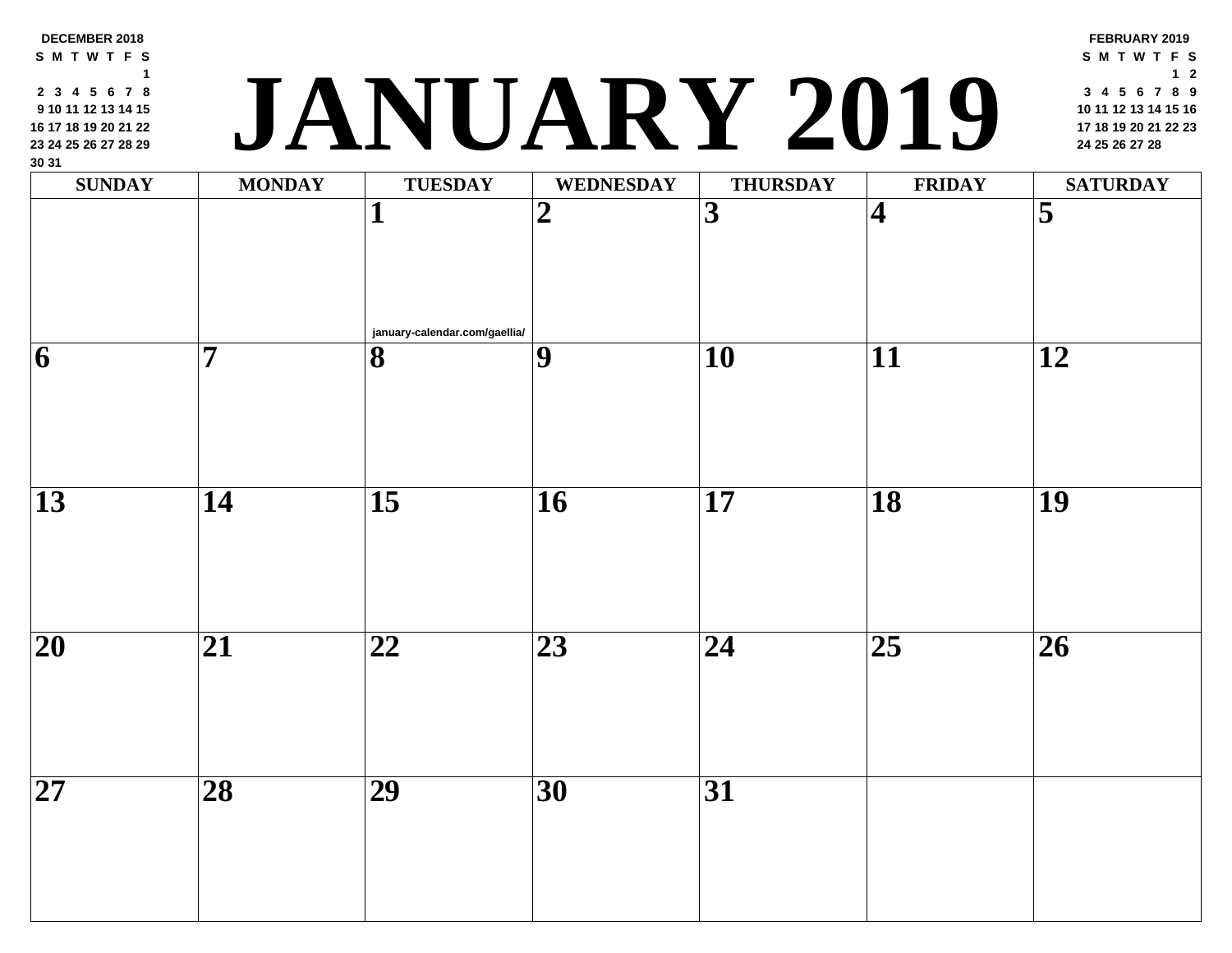**JANUARY 2019 S M T W T F S 2 3 4 5 7 8 9 10 11 12 14 15 16 17 18 19 21 22 23 24 25 26 28 29 30 31**

## **<sup>24</sup> <sup>25</sup> <sup>26</sup> <sup>27</sup> <sup>28</sup> <sup>29</sup> <sup>30</sup> FEBRUARY 2019**

| <b>SUNDAY</b>           | <b>MONDAY</b>            | <b>TUESDAY</b>  | WEDNESDAY       | <b>THURSDAY</b>         | FRII                         |
|-------------------------|--------------------------|-----------------|-----------------|-------------------------|------------------------------|
|                         |                          |                 |                 |                         | $\mathbf{1}$                 |
| $\overline{\mathbf{3}}$ | $\vert 4 \vert$          | $\overline{5}$  | $\overline{6}$  | $\overline{\mathbf{7}}$ | $\overline{\mathbf{8}}$      |
| $\overline{10}$         | $\overline{\mathbf{11}}$ | $\overline{12}$ | $\overline{13}$ | $\overline{14}$         | $\overline{15}$              |
| $\overline{17}$         | $\overline{18}$          | $\overline{19}$ | $\overline{20}$ | $\overline{21}$         | $\overline{\boldsymbol{22}}$ |
| $\overline{24}$         | $\overline{25}$          | $\overline{26}$ | $\overline{27}$ | $\overline{28}$         |                              |
|                         |                          |                 |                 |                         |                              |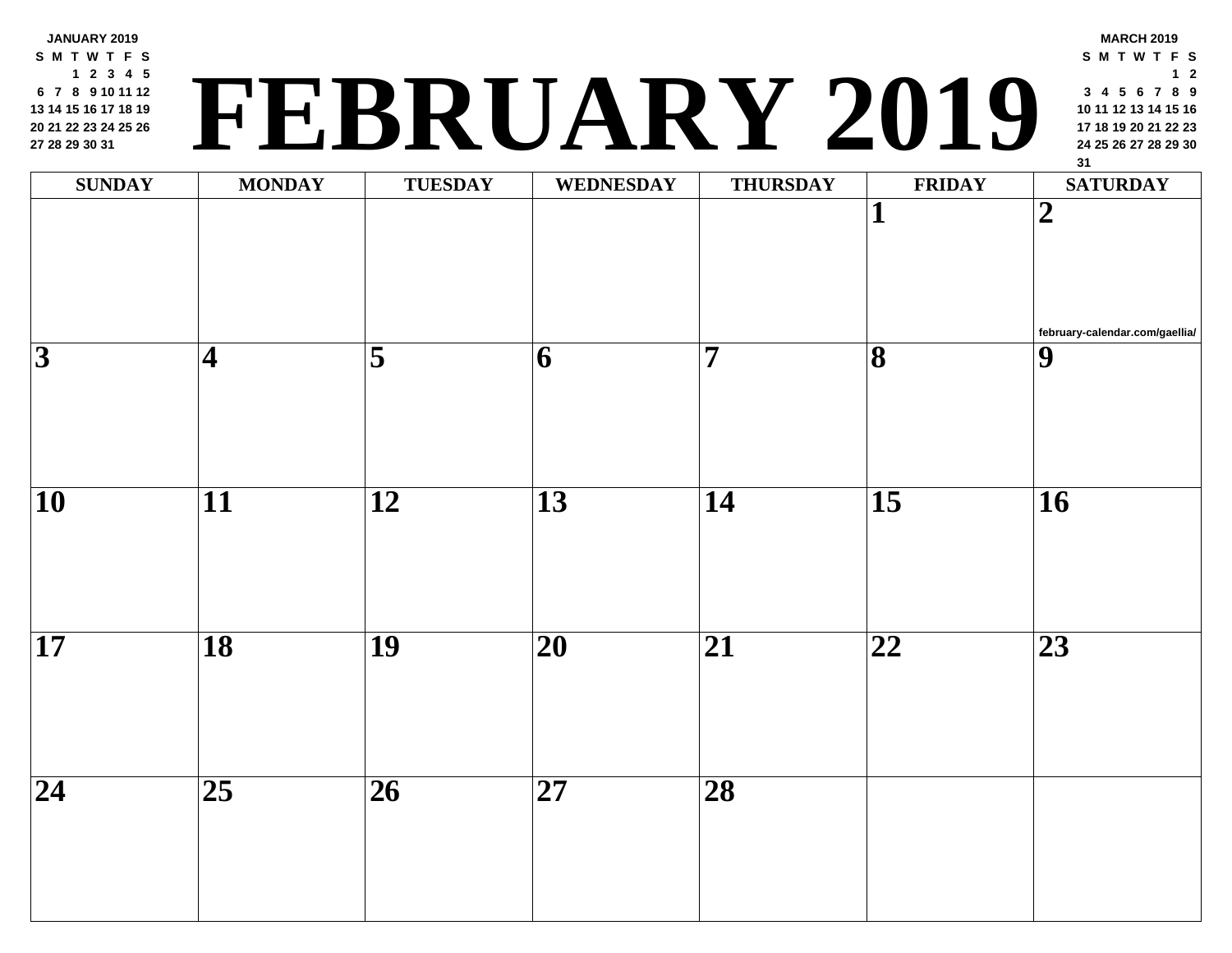**FEBRUARY 2019 S M T W T F S 2 4 5 6 7 8 9 11 12 13 14 15 16 18 19 20 21 22 23 [25](http://march-calendar.com/gaellia/) 26 27 28**

## **<sup>21</sup> <sup>22</sup> <sup>23</sup> <sup>24</sup> <sup>25</sup> <sup>26</sup> <sup>27</sup> MARCH 2019 <sup>28</sup> <sup>29</sup> <sup>30</sup>**

| <b>SUNDAY</b>                                                 | <b>MONDAY</b>           | <b>TUESDAY</b>      | <b>WEDNESDAY</b>        | <b>THURSDAY</b>         | FRII                         |
|---------------------------------------------------------------|-------------------------|---------------------|-------------------------|-------------------------|------------------------------|
|                                                               |                         |                     |                         |                         | $\mathbf 1$                  |
| $\overline{\overline{3}}$                                     | $\overline{\mathbf{4}}$ | $\overline{\bf{5}}$ | $\overline{\mathbf{6}}$ | $\overline{\mathbf{7}}$ | $\overline{\mathbf{8}}$      |
| $\overbrace{\mathbf{10}}^{\text{mach-calendar.com/gaellia/}}$ | $\overline{11}$         | $\overline{12}$     | $\overline{13}$         | $\overline{14}$         | $\overline{15}$              |
| $\overline{17}$                                               | $\overline{18}$         | $\overline{19}$     | $\overline{20}$         | $\overline{21}$         | $\overline{\boldsymbol{22}}$ |
| $\overline{24}$                                               | $\overline{25}$         | $\overline{26}$     | $\overline{27}$         | $\overline{28}$         | $\overline{29}$              |
| $\overline{31}$                                               |                         |                     |                         |                         |                              |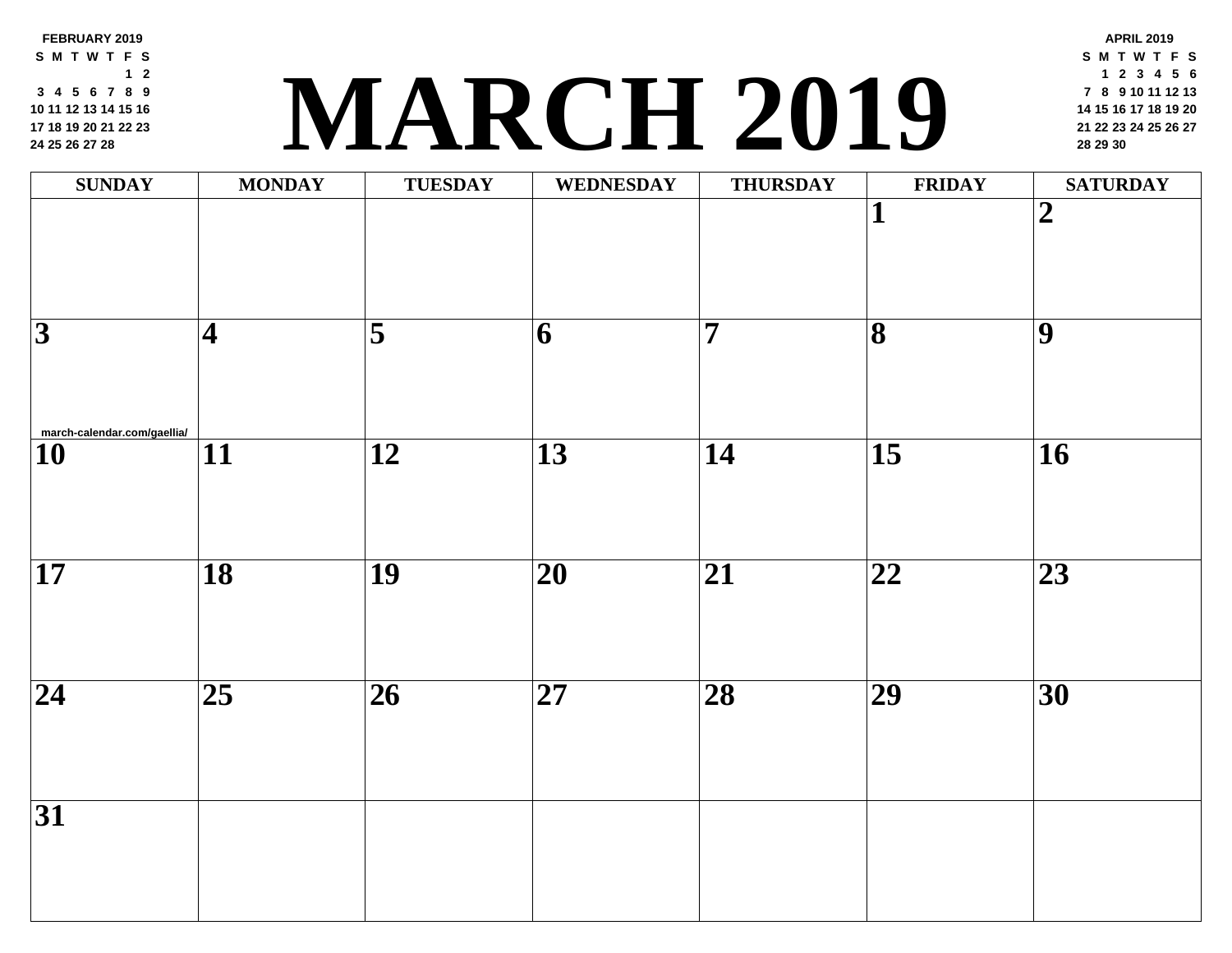## **<sup>19</sup> <sup>20</sup> <sup>21</sup> <sup>22</sup> <sup>23</sup> <sup>24</sup> <sup>25</sup> APRIL 2019 <sup>26</sup> <sup>27</sup> <sup>28</sup> <sup>29</sup> <sup>30</sup> <sup>31</sup>**

| $\frac{31}{2}$<br><b>SUNDAY</b> | <b>MONDAY</b>           | <b>TUESDAY</b>  | WEDNESDAY               | <b>THURSDAY</b>                                | FRII            |
|---------------------------------|-------------------------|-----------------|-------------------------|------------------------------------------------|-----------------|
|                                 | $\mathbf{1}$            | $\overline{2}$  | $\overline{\mathbf{3}}$ | $\vert 4 \vert$                                | $\overline{5}$  |
| $\overline{\mathbf{7}}$         | $\overline{\mathbf{8}}$ | $\overline{9}$  | $\overline{10}$         | april-calendar.com/gaellia/<br>$\overline{11}$ | $\overline{12}$ |
|                                 |                         |                 |                         |                                                |                 |
| $\overline{14}$                 | $\overline{15}$         | $\overline{16}$ | $\overline{17}$         | $\overline{18}$                                | $\overline{19}$ |
| $\overline{21}$                 | $\overline{22}$         | $\overline{23}$ | $\overline{24}$         | $\overline{25}$                                | $\overline{26}$ |
| $\overline{28}$                 | $\overline{29}$         | $\overline{30}$ |                         |                                                |                 |
|                                 |                         |                 |                         |                                                |                 |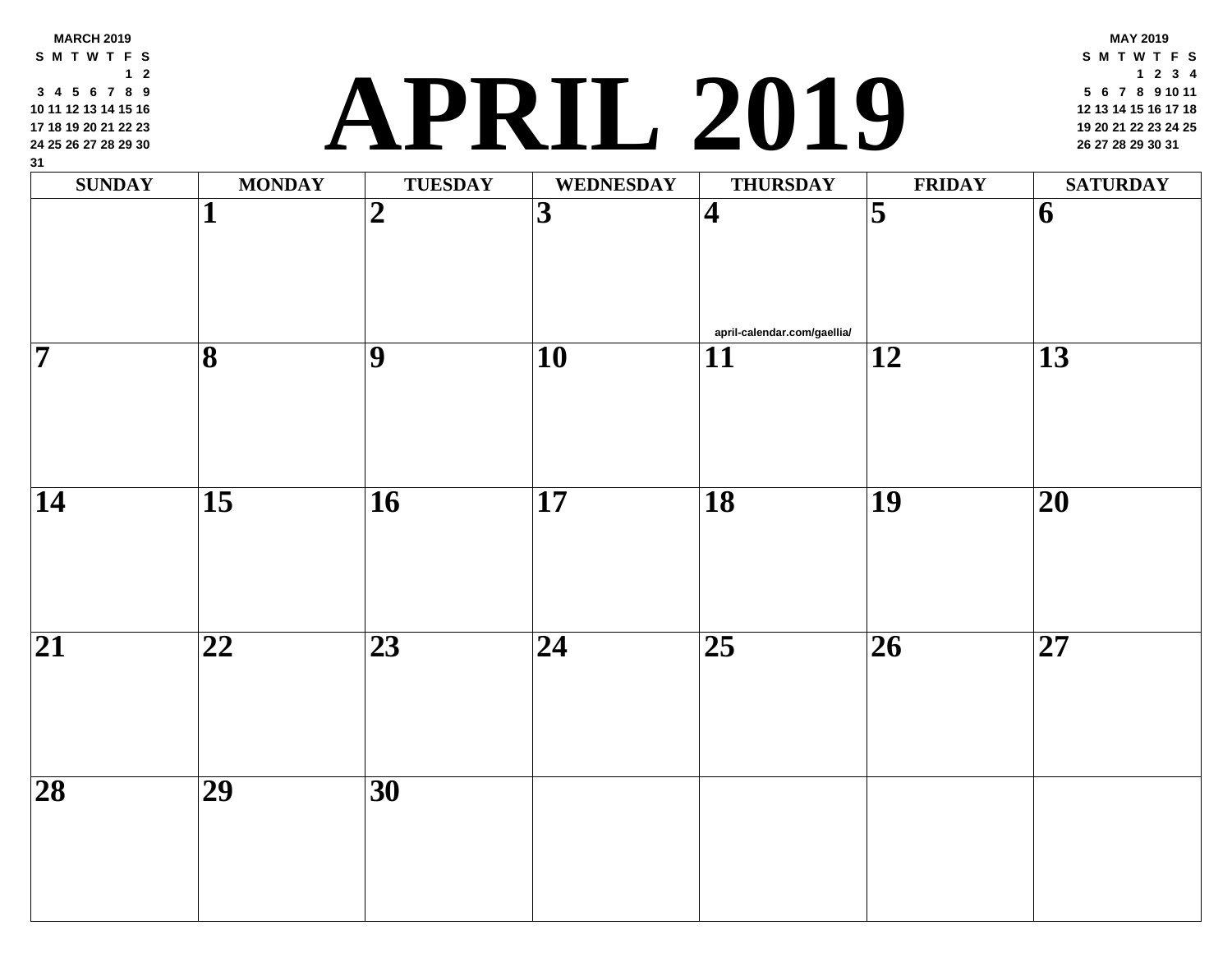**APRIL 2019 S M T W T F S 2 3 4 5 6 8 9 10 11 12 13 15 16 17 18 19 20 22 23 24 25 26 27 29 30**

#### **<sup>23</sup> <sup>24</sup> <sup>25</sup> <sup>26</sup> <sup>27</sup> <sup>28</sup> <sup>29</sup> MAY 2019**

| <b>SUNDAY</b>                                | <b>MONDAY</b>           | TUESDAY         | WEDNESDAY               | <b>THURSDAY</b> | FRII                                |
|----------------------------------------------|-------------------------|-----------------|-------------------------|-----------------|-------------------------------------|
|                                              |                         |                 | 1<br>$\mathbf I$        | $\overline{2}$  | $\overline{3}$                      |
| $\overline{5}$                               | $\overline{\mathbf{6}}$ | $\overline{7}$  | $\overline{\mathbf{8}}$ | $\overline{9}$  | $\overline{10}$                     |
| may-calendar.com/gaellia/<br>$\overline{12}$ | $\overline{13}$         | $\overline{14}$ | $\overline{15}$         | $\overline{16}$ | $\overline{17}$                     |
| $\overline{19}$                              | $\overline{20}$         | $\overline{21}$ | $\overline{22}$         | $\overline{23}$ | $\overline{\overline{\mathbf{24}}}$ |
| $\overline{26}$                              | $\overline{27}$         | $\overline{28}$ | $\overline{29}$         | $\overline{30}$ | $\overline{31}$                     |
|                                              |                         |                 |                         |                 |                                     |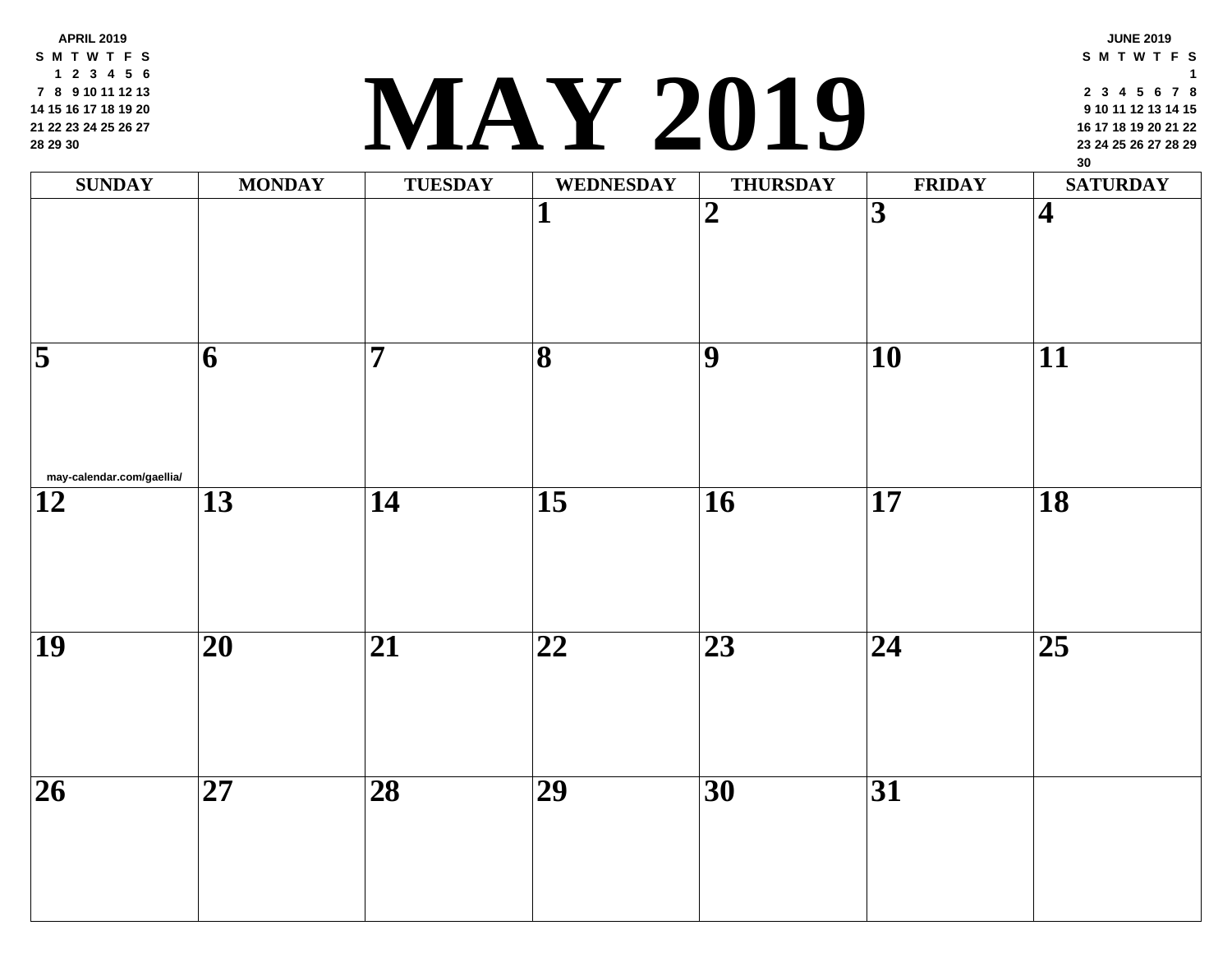**MAY 2019 S M T W T F S 2 3 4 6 7 8 9 10 11 13 14 15 16 17 18 20 21 22 23 24 25 27 28 29 30 31**

## **<sup>21</sup> <sup>22</sup> <sup>23</sup> <sup>24</sup> <sup>25</sup> <sup>26</sup> <sup>27</sup> JUNE [2019](http://june-calendar.com/gaellia/) <sup>28</sup> <sup>29</sup> <sup>30</sup> <sup>31</sup>**

| <b>SUNDAY</b>            | <b>MONDAY</b>   | <b>TUESDAY</b>          | WEDNESDAY               | <b>THURSDAY</b>                 | FRII            |
|--------------------------|-----------------|-------------------------|-------------------------|---------------------------------|-----------------|
|                          |                 |                         |                         |                                 |                 |
| $\overline{\mathbf{2}}$  | $\overline{3}$  | $\overline{\mathbf{4}}$ | $\overline{\mathbf{5}}$ | 6<br>june-calendar.com/gaellia/ | $\overline{7}$  |
| $\overline{9}$           | $\overline{10}$ | $\overline{11}$         | $\overline{12}$         | $\overline{13}$                 | $\overline{14}$ |
| $\overline{\mathbf{16}}$ | $\overline{17}$ | $\overline{18}$         | $\overline{19}$         | $\overline{20}$                 | $\overline{21}$ |
| $\overline{23}$          | $\overline{24}$ | $\overline{25}$         | $\overline{26}$         | $\overline{27}$                 | $\overline{28}$ |
| $\overline{30}$          |                 |                         |                         |                                 |                 |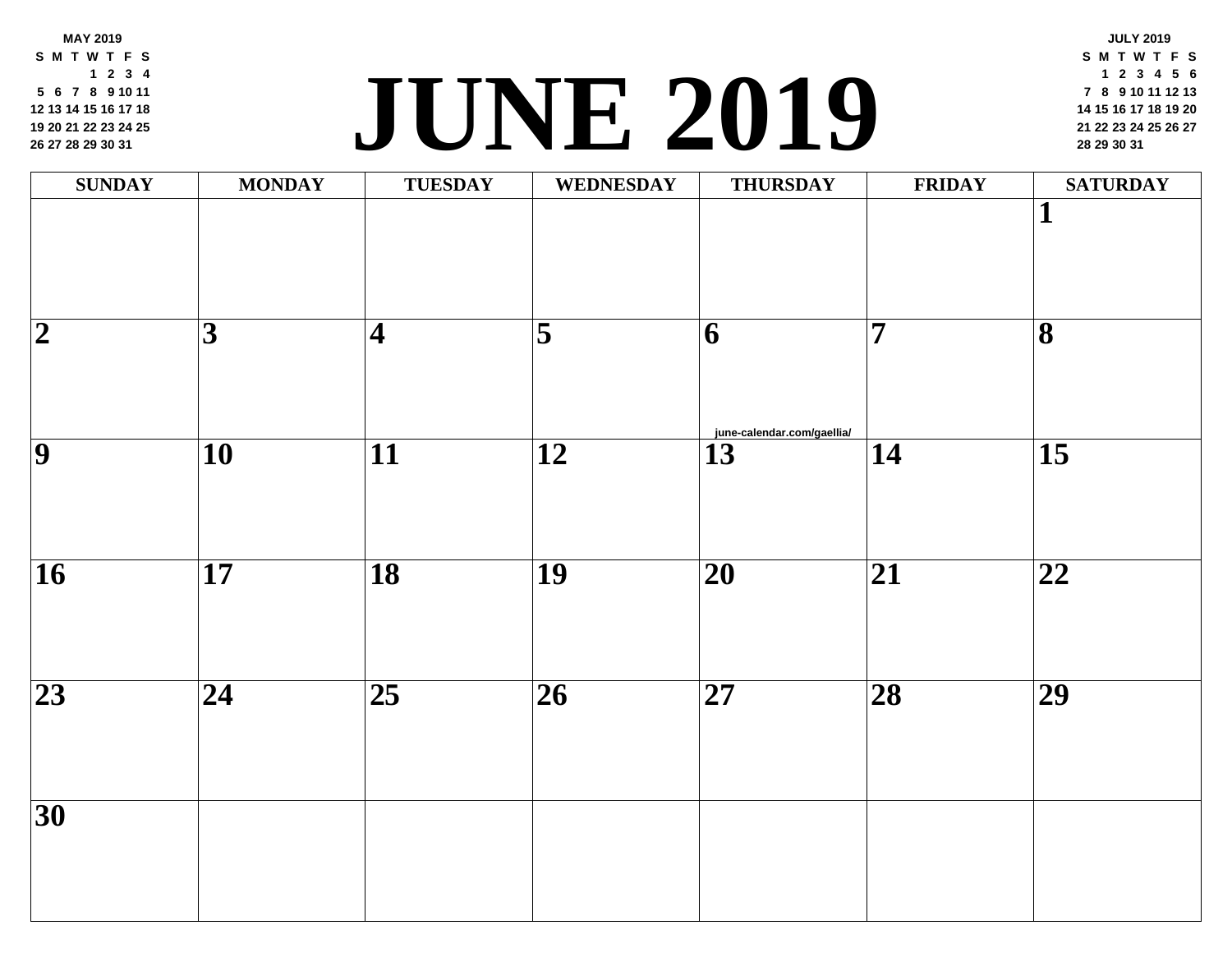| 9 10 11 12 13 14 15<br>16 17 18 19 20 21 22<br>23 24 25 26 27 28 29<br>30 |                         | $\overline{\mathbf{d}}$ | JULY ZUIY               |                         |                         |
|---------------------------------------------------------------------------|-------------------------|-------------------------|-------------------------|-------------------------|-------------------------|
| <b>SUNDAY</b>                                                             | <b>MONDAY</b>           | <b>TUESDAY</b>          | <b>WEDNESDAY</b>        | <b>THURSDAY</b>         | <b>FRII</b>             |
|                                                                           | 1                       | $\overline{2}$          | $\overline{\mathbf{3}}$ | $\overline{\mathbf{4}}$ | $\overline{\mathbf{5}}$ |
| $\overline{\bf 7}$                                                        | $\overline{\mathbf{8}}$ | 9                       | 10                      | $\overline{11}$         | $\overline{12}$         |
| july-calendar.com/gaellia/<br>14                                          | $\overline{15}$         | $\overline{16}$         | $\overline{17}$         | $\overline{18}$         | $\overline{19}$         |
| $\overline{21}$                                                           | $\overline{22}$         | $\overline{23}$         | $\overline{24}$         | $\overline{25}$         | $\overline{26}$         |
| $\overline{28}$                                                           | $\overline{29}$         | 30                      | $\overline{31}$         |                         |                         |
|                                                                           |                         |                         |                         |                         |                         |

 **3 4 5 6 7 8**

**JUNE 2019 S M T W T F S**

#### **<sup>18</sup> <sup>19</sup> <sup>20</sup> <sup>21</sup> <sup>22</sup> <sup>23</sup> <sup>24</sup> JULY 2019 <sup>25</sup> <sup>26</sup> <sup>27</sup> <sup>28</sup> <sup>29</sup> <sup>30</sup> <sup>31</sup>**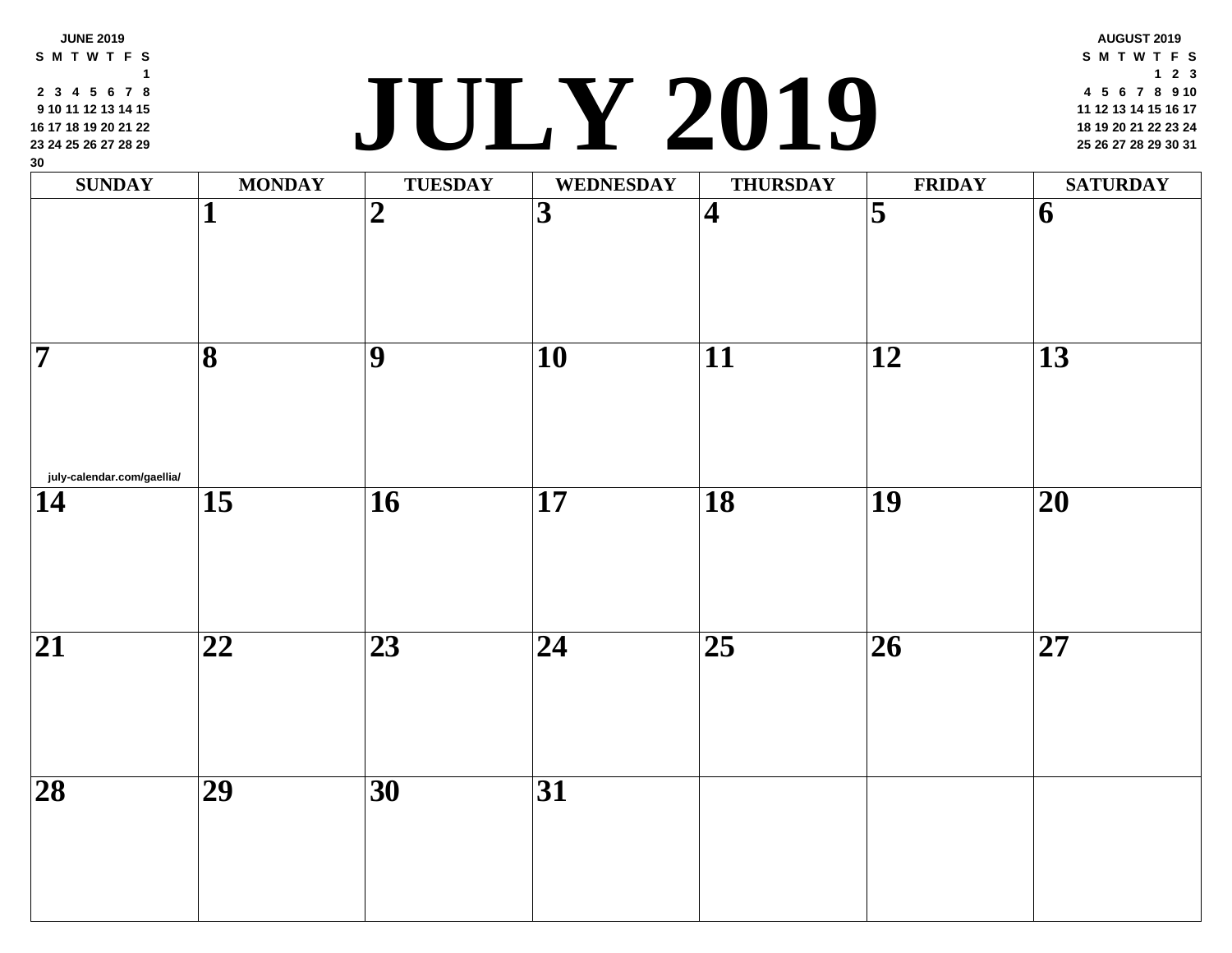**JULY 2019 S M T W T F S 2 3 4 5 6 8 9 10 11 12 13 15 16 17 18 19 20 22 23 24 25 26 27 29 30 31**

## **<sup>22</sup> <sup>23</sup> <sup>24</sup> <sup>25</sup> <sup>26</sup> <sup>27</sup> <sup>28</sup> AUGUST 2019 <sup>29</sup> <sup>30</sup>**

| <b>SUNDAY</b>   | <b>MONDAY</b>           | <b>TUESDAY</b>           | <b>WEDNESDAY</b> | <b>THURSDAY</b>                                         | FRII                     |
|-----------------|-------------------------|--------------------------|------------------|---------------------------------------------------------|--------------------------|
|                 |                         |                          |                  | 1                                                       | $\overline{\mathbf{2}}$  |
| $\overline{4}$  | $\overline{\mathbf{5}}$ | 6                        | $\overline{7}$   | $\overline{\mathbf{8}}$<br>august-calendar.com/gaellia/ | $\overline{9}$           |
| $\overline{11}$ | $\overline{12}$         | $\overline{13}$          | $\overline{14}$  | $\overline{15}$                                         | $\overline{\mathbf{16}}$ |
| $\overline{18}$ | $\overline{19}$         | $\overline{\mathbf{20}}$ | $\overline{21}$  | $\overline{\mathbf{22}}$                                | $\overline{23}$          |
| $\overline{25}$ | $\overline{26}$         | $\overline{27}$          | $\overline{28}$  | $\overline{29}$                                         | $\overline{30}$          |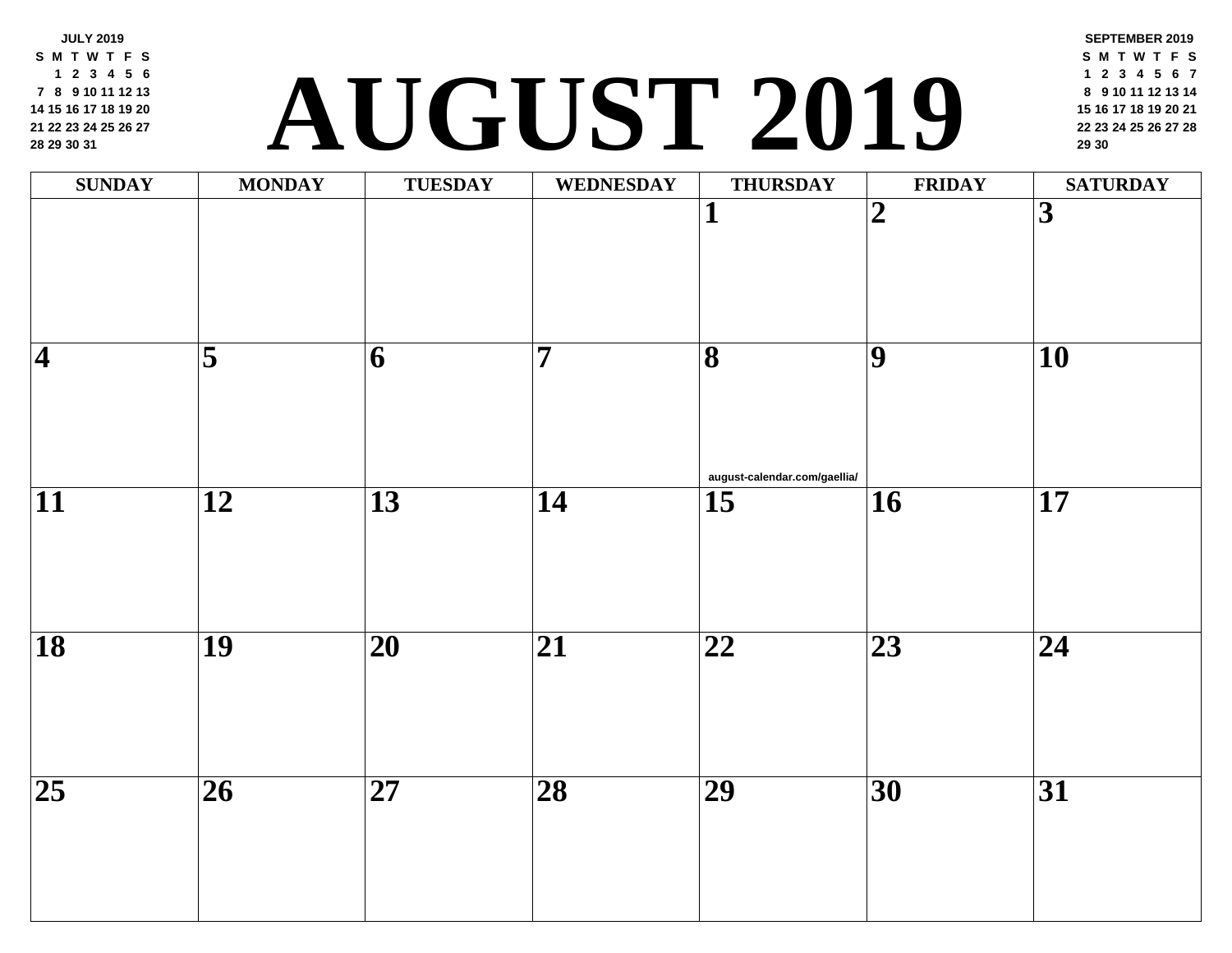#### **AUGUST 2019 S M T W T F S 2 3 5 6 7 8 9 10 12 13 14 15 16 17 19 20 21 22 23 24 26 27 28 29 30 31 <sup>20</sup> <sup>21</sup> <sup>22</sup> <sup>23</sup> <sup>24</sup> <sup>25</sup> <sup>26</sup> SEPTEMBER 2019 <sup>27</sup> <sup>28</sup> <sup>29</sup> <sup>30</sup> <sup>31</sup>**

| <b>SUNDAY</b>                | <b>MONDAY</b>                                       | <b>TUESDAY</b>  | WEDNESDAY               | <b>THURSDAY</b>         | <b>FRII</b>              |
|------------------------------|-----------------------------------------------------|-----------------|-------------------------|-------------------------|--------------------------|
| $\overline{\mathbf{1}}$      | $\boldsymbol{2}$                                    | $\overline{3}$  | $\overline{\mathbf{4}}$ | $\overline{\mathbf{5}}$ | $\vert 6 \vert$          |
| $\overline{\mathbf{8}}$      | $\overline{9}$                                      | $\overline{10}$ | $\overline{11}$         | $\overline{12}$         | $\overline{13}$          |
| $\overline{15}$              | september-calendar.com/gaellia/<br>$\vert 16 \vert$ | $\overline{17}$ | $\overline{18}$         | $\overline{19}$         | $\overline{\mathbf{20}}$ |
| $\overline{\boldsymbol{22}}$ | $\overline{23}$                                     | $\overline{24}$ | $\overline{25}$         | $\overline{26}$         | $\overline{\mathbf{27}}$ |
| $\overline{29}$              | $\overline{30}$                                     |                 |                         |                         |                          |
|                              |                                                     |                 |                         |                         |                          |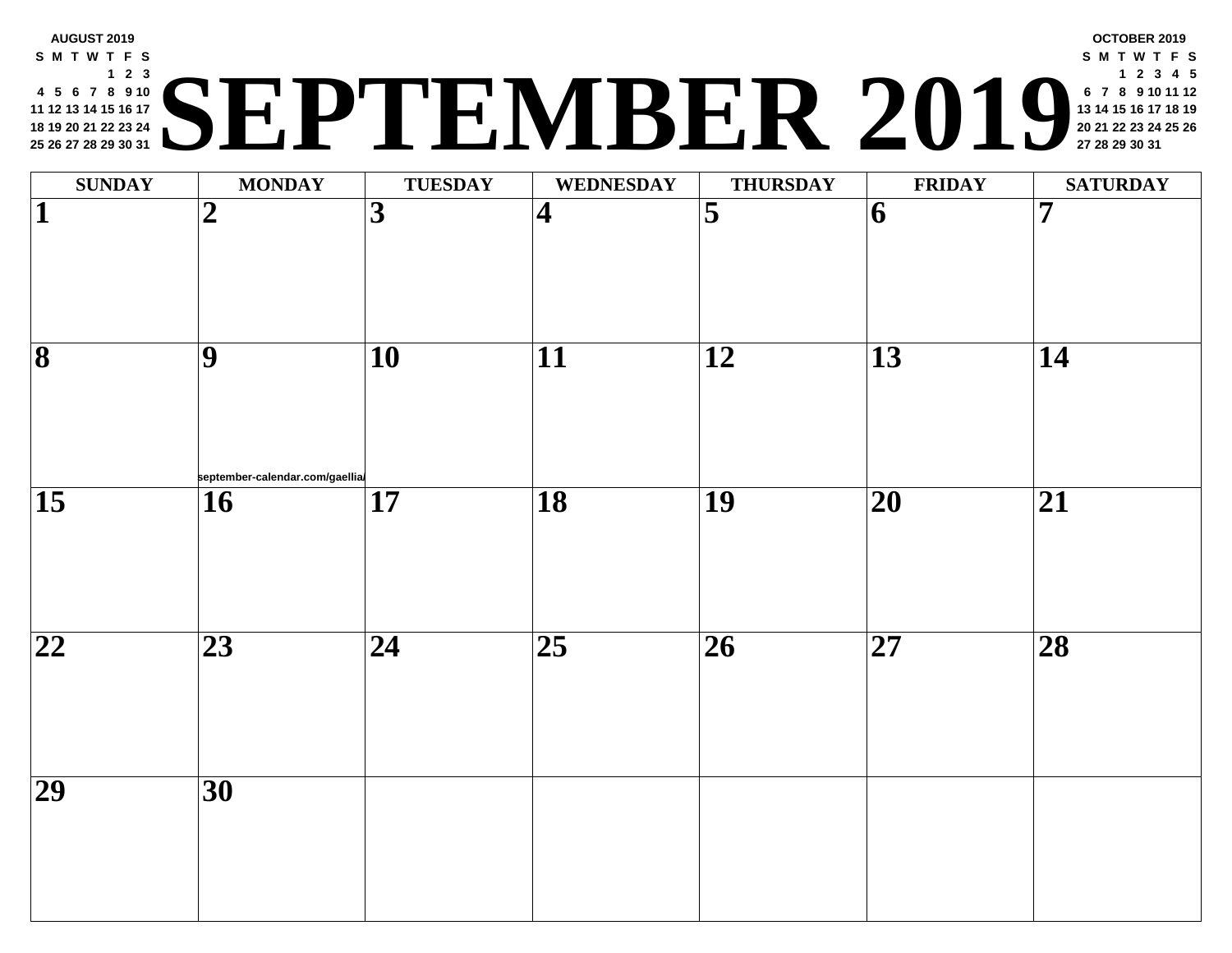**SEPTEMBER 2019 S M T W T F S 2 3 4 5 6 7 9 10 11 12 13 14 16 17 18 19 20 21 23 24 25 26 27 28 30**

# **<sup>17</sup> <sup>18</sup> <sup>19</sup> <sup>20</sup> <sup>21</sup> <sup>22</sup> <sup>23</sup> OCTOBER 2019 <sup>24</sup> <sup>25</sup> <sup>26</sup> <sup>27</sup> <sup>28</sup> <sup>29</sup> <sup>30</sup>**

| <b>SUNDAY</b>            | <b>MONDAY</b>           | <b>TUESDAY</b>          | <b>WEDNESDAY</b> | <b>THURSDAY</b>                                  | FRII                         |
|--------------------------|-------------------------|-------------------------|------------------|--------------------------------------------------|------------------------------|
|                          |                         | $\overline{\mathbf{1}}$ | $\overline{2}$   | $\overline{3}$                                   | $\overline{\mathcal{A}}$     |
| $\overline{6}$           | $\overline{\mathbf{7}}$ | $\overline{\mathbf{8}}$ | $\overline{9}$   | $\overline{10}$                                  | $\overline{11}$              |
| $\overline{13}$          | $\overline{14}$         | $\overline{15}$         | $\overline{16}$  | october-calendar.com/gaellia/<br>$\overline{17}$ | $\overline{18}$              |
| $\overline{20}$          | $\overline{21}$         | $\overline{22}$         | $\overline{23}$  | $\overline{24}$                                  | $\overline{\boldsymbol{25}}$ |
| $\overline{\mathbf{27}}$ | $\overline{28}$         | $\overline{29}$         | $\overline{30}$  | $\overline{31}$                                  |                              |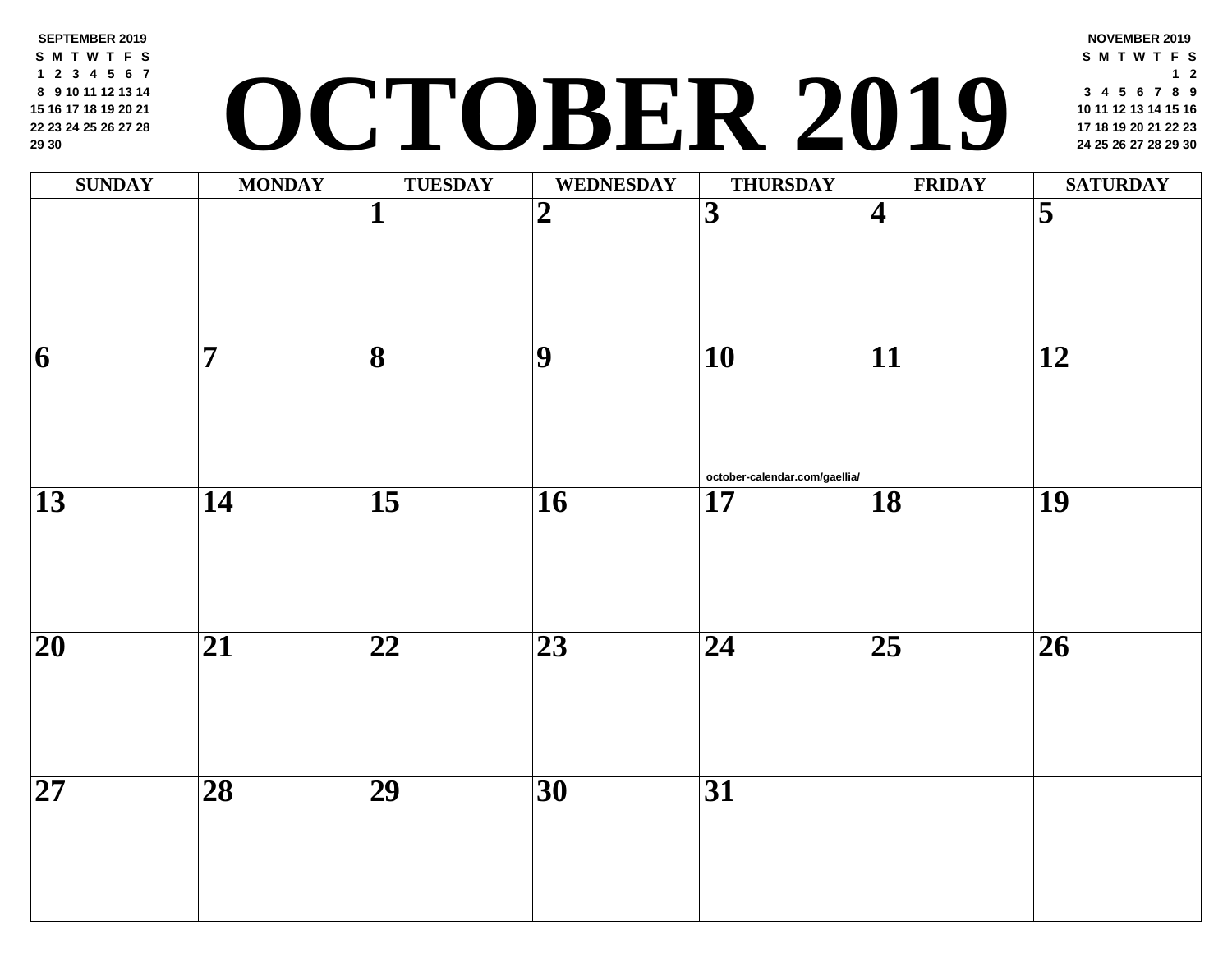

| <b>SUNDAY</b>   | <b>MONDAY</b>                                     | <b>TUESDAY</b>          | <b>WEDNESDAY</b> | <b>THURSDAY</b> | FRII                         |
|-----------------|---------------------------------------------------|-------------------------|------------------|-----------------|------------------------------|
|                 |                                                   |                         |                  |                 | $\mathbf{1}$                 |
| $\overline{3}$  | $\overline{\mathbf{4}}$                           | $\overline{\mathbf{5}}$ | $\vert 6 \vert$  | $\overline{7}$  | $\overline{\mathbf{8}}$      |
| $\overline{10}$ | $\overline{11}$<br>november-calendar.com/gaellia/ | $\overline{12}$         | $\overline{13}$  | $\overline{14}$ | $\overline{\mathbf{15}}$     |
| $\overline{17}$ | $\overline{18}$                                   | $\overline{19}$         | $\overline{20}$  | $\overline{21}$ | $\overline{\boldsymbol{22}}$ |
| $\overline{24}$ | $\overline{25}$                                   | $\overline{26}$         | $\overline{27}$  | $\overline{28}$ | $\overline{29}$              |